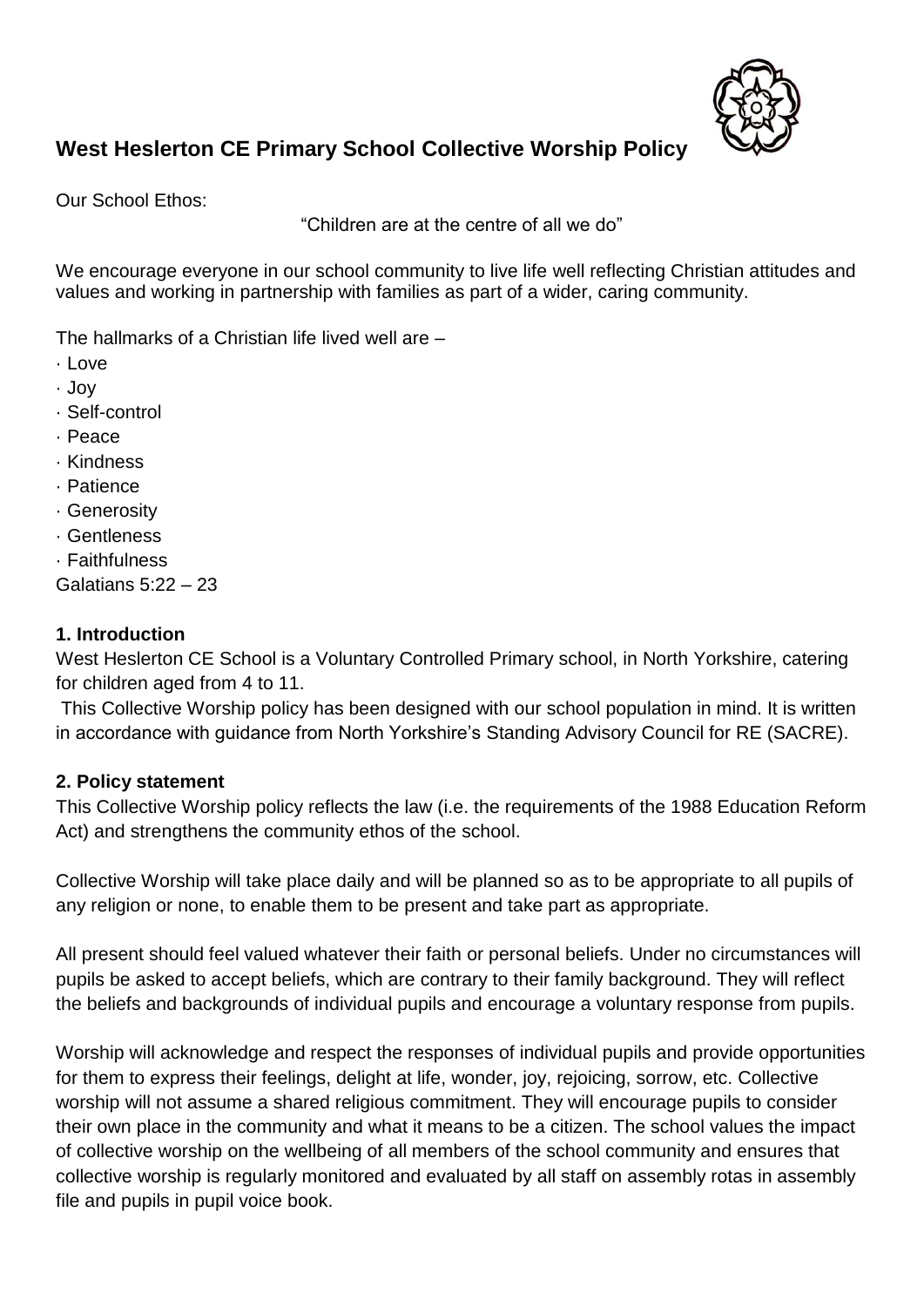## **3. The legal requirements: the Education Reform Act 1988**

Collective worship takes place every day through a mix of daily assemblies, whole school and class prayer which is wholly or mainly of a broadly Christian character.

Parents may withdraw their children from Collective Worship on grounds of conscience should they wish to do so, but we believe that Collective Worship is inclusive and beneficial for all pupils. Parents are asked to contact the Head Teacher to discuss any concerns.

It is hoped that no child will have to be withdrawn from Collective Worship, but where this is the case school will arrange alternative provision.

## **4. The content of Collective Worship**

Year A

| Autumn 1                  | Spring 1                      | Summer 1                  |
|---------------------------|-------------------------------|---------------------------|
| Healing the paralysed man | Jonah (OT)                    | Creation (OT)             |
| (NT – miracle of Jesus)   | <b>Forgiveness</b>            | <b>Respect</b>            |
| Friendship                |                               |                           |
| David and Goliath (OT)    | <b>The Good Samaritan</b>     | Conversion of Saul (Paul) |
| Courage                   | $(NT - parable)$              | (NT)                      |
|                           | <b>Service</b>                | Truth                     |
| Autumn 2                  | Spring 2                      | Summer 2                  |
| The Lost Sheep            | Ruth (OT)                     | Feeding of the 5000       |
| $(NT - parable)$          | Perseverance                  | (NT – miracle of Jesus)   |
| Compassion                |                               | <b>Generosity</b>         |
| <b>Nativity</b>           | Easter                        | Noah (OT)                 |
| (NT - Birth of Jesus)     | (NT - Crucifixion and         | <b>Justice</b>            |
| <b>Trust</b>              | <b>Resurrection of Jesus)</b> |                           |
|                           | <b>Thankfulness</b>           |                           |

Year B

| Autumn 1              | Spring 1                      | Summer 1                      |  |
|-----------------------|-------------------------------|-------------------------------|--|
| Joseph (OT)           | Daniel (OT)                   | Moses – the Red Sea $(OT)$    |  |
| Love                  | Peace                         | <b>Faithfulness</b>           |  |
| Baptism of Jesus (NT) | The Lost (Prodigal) Son       | The Unforgiving Servant (NT - |  |
| Joy                   | $(NT - parable)$              | parable)                      |  |
|                       | <b>Patience</b>               | <b>Kindness</b>               |  |
| Autumn 2              | Spring 2                      | Summer 2                      |  |
| Esther (OT)           | Adam and Eve (the fall) (OT)  | Elisha and Naaman (OT)        |  |
| Wisdom                | Self-control                  | <b>Gentleness</b>             |  |
| <b>Nativity</b>       | Easter                        | <b>Wedding and Cana</b>       |  |
| (NT - Birth of Jesus) | (NT - Crucifixion and         | (NT - miracle of Jesus)       |  |
| Hope                  | <b>Resurrection of Jesus)</b> | <b>Goodness</b>               |  |
|                       | Community                     |                               |  |

#### Week A

|           | Location                               | Focus                 | Led by              |
|-----------|----------------------------------------|-----------------------|---------------------|
| Monday    | <b>Whole School Collective Worship</b> | Share the Bible Story | <b>Staff</b>        |
|           | in the Hall                            |                       |                     |
| Tuesday   | <b>Individual Class Collective</b>     | Own choice            | <b>Pupils/Class</b> |
|           | Worship in classrooms                  |                       | <b>Teacher</b>      |
| Wednesday | <b>Whole School Collective Worship</b> | <b>Hymn Practice</b>  | CT/HW               |
|           | in the Hall                            |                       |                     |